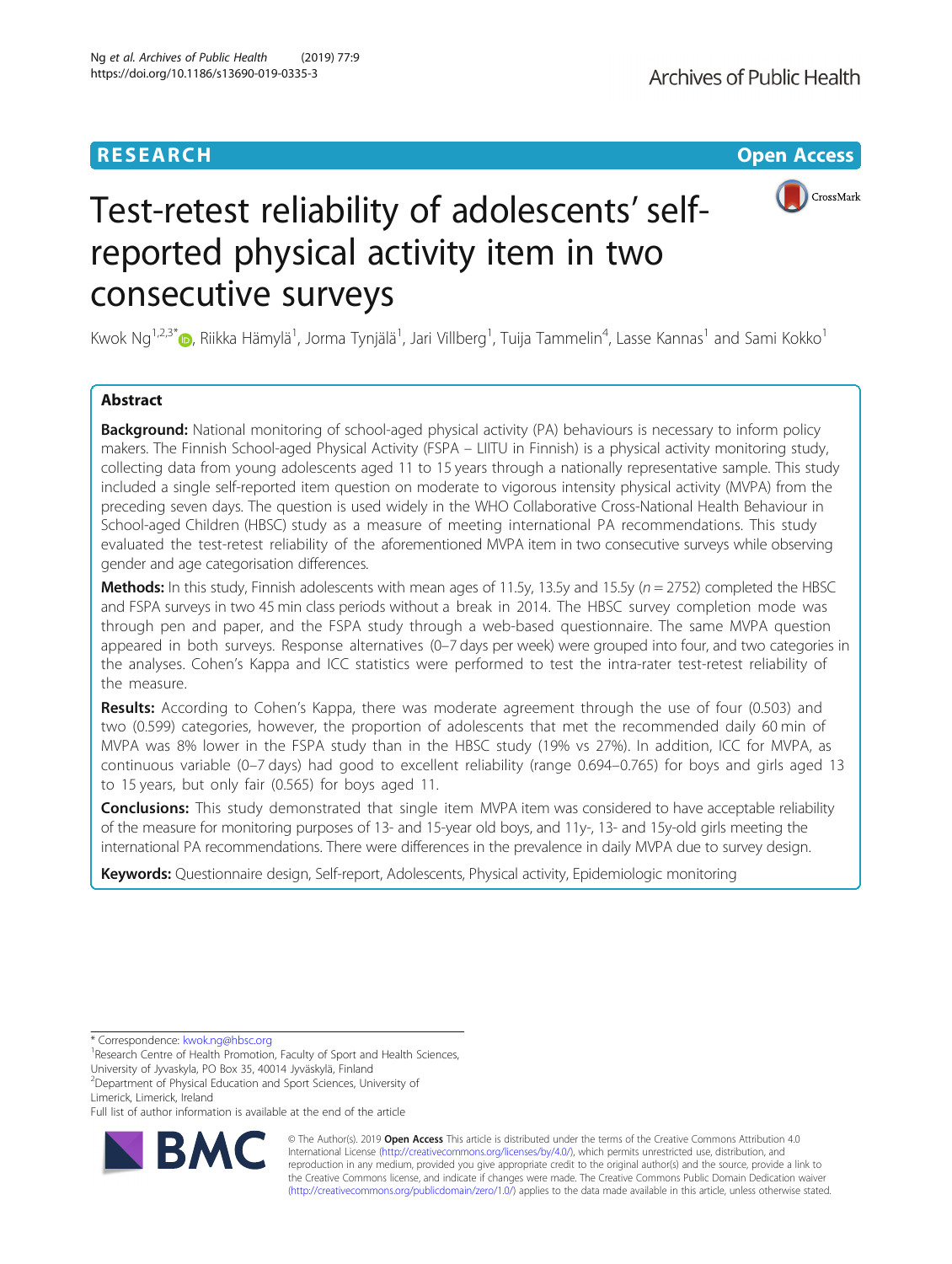## Background

National monitoring of health behaviours is important tool for health agencies, researchers and other stakeholders allowing policy makers take note of health promotion, intermediate health, and societal health outcomes [[1\]](#page-7-0). Physical activity (PA) is an important health promotion activity because physical inactivity is the fourth leading risk factor for global mortality [\[2](#page-7-0)]. Sufficient amounts of PA provides protection from disease, disability or injuries [[3\]](#page-7-0) as well as increased social interaction and improved mental and physical health [\[4,](#page-7-0) [5\]](#page-7-0). PA levels in adolescents require regular monitoring because rapid biological, psychological and social changes occur [[6](#page-7-0)]. The WHO collaborative cross-national Health Behaviour in School-aged Children (HBSC) study and the Finnish School-aged Physical Activity (FSPA – LIITU in Finnish) study are important national monitoring tools for adolescent's physical activity behaviours. The HBSC study is performed every quadrennial, and the SPA conducted biennially. The two surveys were completed at the same time during 2014, providing opportunities for interdisciplinary research in adolescent health.

At an international level, the HBSC study was developed to gain new insight and increase understanding of adolescent health behaviours, health, lifestyles well-being, and their social contexts in different countries [\[7](#page-7-0)]. At its inception there were three countries involved in 1983, in 2014 there were 45 countries in Europe and North America involved for national and international monitoring purposes. The study includes various health behaviours of young adolescents such as, eating and drinking, risk behaviours, positive health behaviours, experience of violence and injury, as well as family culture. Physical activity has been a core area of interest in the HBSC study, however items do not sufficiently cover detailed information about PA behaviours, habits and social context.

To overcome this important issue, the FSPA study was developed and acts as a national monitoring survey. Its first year of data collection was in 2014. Data were collected through cross-sectional methods and the intention for the survey is for regular monitoring every two years. As a PA specific survey, the research group behind FSPA recognises the importance of combining self-reported PA with device worn measurements of PA. Therefore, in the 2016 data collection, over 3000 adolescents used device based measures to supplement self-reported responses from the questionnaire [\[8](#page-7-0)]. However, in the 2014 study, as the first cycle of data collection, only self-reported questionnaires were used.

Information regarding the frequency, intensity, time and type of PA is difficult to capture in adolescents [\[9](#page-7-0)], particularly so, when PA can also take place in free living environments. However, self-reported PA has been used in large monitoring surveys [\[10](#page-7-0)]. When standardised with other surveys, results become comparable for international studies  $[11-13]$  $[11-13]$  $[11-13]$ . Although the methods have come under heavy scrutiny [[14\]](#page-7-0), the logistics of collecting through self-report so far, outweigh the costs and difficulties of collection through device based measurements [[15,](#page-7-0) [16\]](#page-7-0).

### Reliability of self-reported PA over time

There have been studies that have examined the test-retest reliability of a single item recall measure of the preceding seven days PA [[17](#page-7-0)–[19](#page-7-0)]. In these studies, administration of tests had gaps between one to four weeks. Intraclass Correlation Coefficients (ICC) values were considered to be excellent  $(ICC = 0.98)$  in a test-retest when the gap was one week [[17\]](#page-7-0), although reduced between 0.7 and 0.8 when the gap was two weeks [[19\]](#page-7-0). When the gap was three weeks, ICC value was 0.82 [[17\]](#page-7-0) and was much lower, ranging from 0.51–0.53, when the gap was  $4$  weeks  $[18]$  $[18]$  $[18]$ . Findings from these studies suggest time between testing is an important factor for reporting reliability of instruments. Changes in weather and other activities during the week may change from one week to the next and this affects participation in physical activities. Therefore, responses to items do not correlate excellently [[17](#page-7-0), [18](#page-7-0)].

One possibility to reduce these potential measurement errors would be to conduct the same questions on the same day. However, it may present recency effects and cause bias to the responses. The use of cognitive overloading has been seen to remove recency effects from data collections [\[20](#page-7-0)]. Therefore, to conduct a test over the same day, it is important that between items, respondents have to answer many detailed questions about their own personal behaviours. This was a basic consideration for how to set up a consecutive test of reliability for the self-reported measures in PA.

#### Aims

The aims of the study were threefold. One, to examine the intra-rater test-retest reliability of a self-reported seven-day recall PA measure. The second aim was to study the changes of instrument reliability by age. The third aim was to explore how reclassifications of response categories have an effect on the test-retest reliability.

## Methods

## Sample

The data collections for the HBSC and FSPA studies were conducted together between March and May 2014. The HBSC data were based on a nationally representative sample of 11-, 13- and 15-year-old Finnish adolescents. For the HBSC study, 539 of 2420 Finnish schools were selected from the Statistics Finland's 2012 register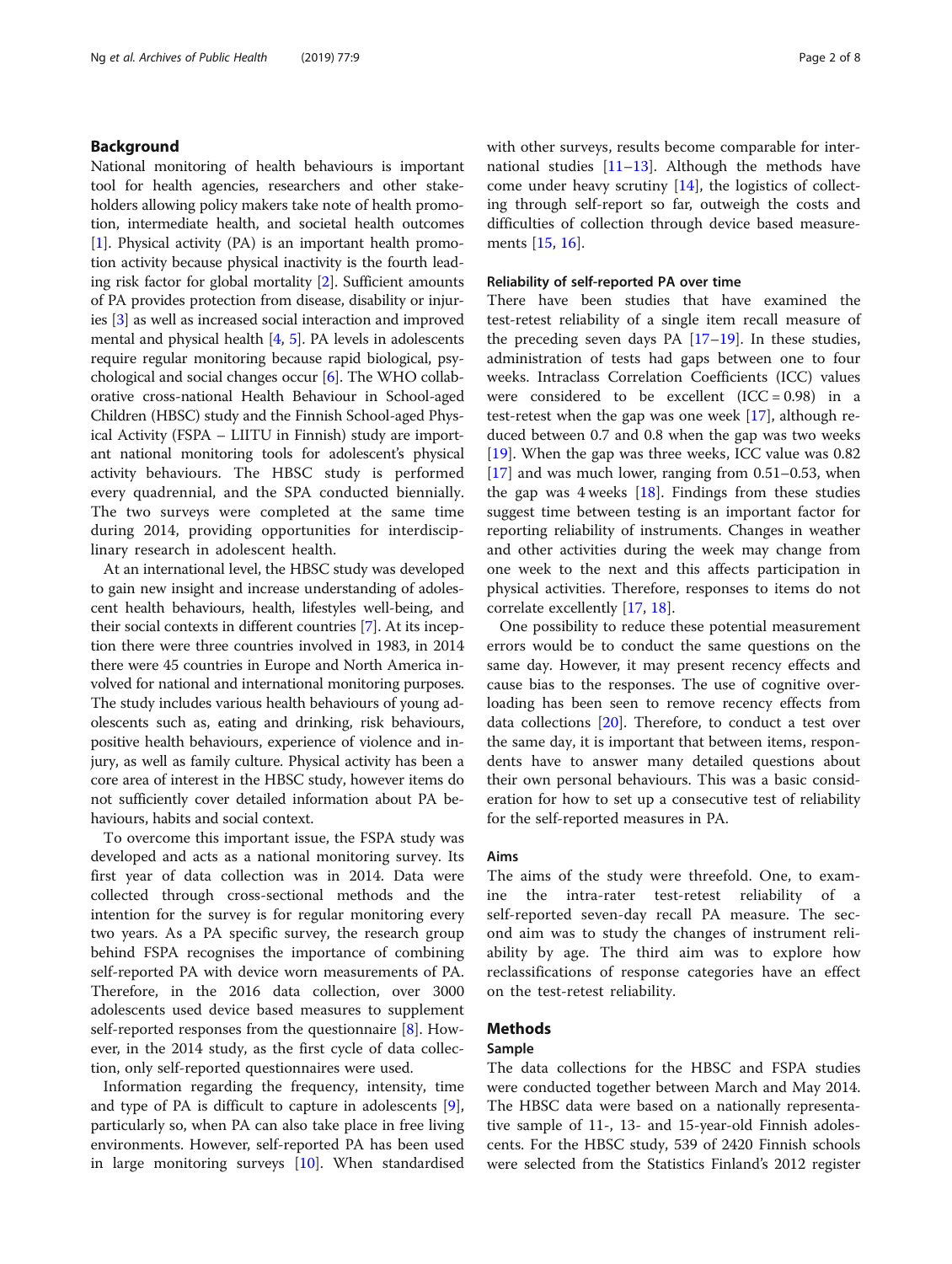of educational institutions. Sampling was carried out with probability proportional to size, with regional stratification and clustering. The school was the primary sampling unit. The sampling was done separately for age groups 11, 13 and 15 years old. From the sampled schools, one class per grade was selected randomly to participate in the study [\[21](#page-7-0)]. The response rate for the HBSC study was 85% of adolescents  $(n = 6414)$ . The sampling and data collection were done according to the research protocol of international HBSC Study (more information about HBSC data collection can be found from Currie et al. 2014 [[7\]](#page-7-0).

As part of the HBSC protocol [\[7\]](#page-7-0), the file had to be cleaned and the final data file consisted of 5925 respondents. In addition to the HBSC Study, over half of the respondents  $(n = 3071)$  took part in the FSPA study. After the cleaning data process, the sample for the SPA study consisted of 2802 respondents (Fig. 1). After removal of participants with missing values from the combined data set, the final sample used in this test-retest study was 2712 respondents (52% female, 11y – 31.8%,  $13y - 33.1\%, 15y - 35.1\%$ .

For the administration of respondents who completed both surveys, teachers were present and administered them in the classrooms. Two consecutive lesson slots  $(2 \times 45 \text{ min})$  were reserved to complete the two questionnaires. In addition, no recess /breaks between the lessons were permitted. Teachers were sent packages with instructions for implementing studies. During the first 45 min lesson, the adolescents completed the HBSC questionnaires in paper form. Afterwards, adolescents used a web-based questionnaire for the FSPA study. The

respondents were given instructions to fill their unique codes from the HBSC questionnaire into the web-based questionnaire of FSPA. The two questionnaires were then linked with these unique codes. Researchers had no information about the respondent and the codes, ensuring all responses remain anonymous. Participation was voluntary and anonymous in the both studies.

#### Instruments and variables

## HBSC study

To conform with the national and international HBSC study protocol, there were 74 questions in the 2014 study. Questions had undergone a back translation process, with verification from within the researchers at the network. The standard physical activity question was the first question respondents encountered about the subject and was placed towards the beginning of the survey. This is important to note because respondents needed to go through the rest of the survey covering other questions related to health behaviours, including sensitive ones like romantic relationships, substance use and family cultures. With the breadth of questions, respondents were likely to experience cognitive overload, thus reducing recency recall bias for completion of the question in the FSPA questionnaire.

#### FSPA study

The survey design for the FSPA study had some distinct features from the HBSC study. The 2014 FSPA survey was a web-based questionnaire, completed in a computer classroom. The focus of the questionnaire was on physical activity behaviours. As such, the layout of the

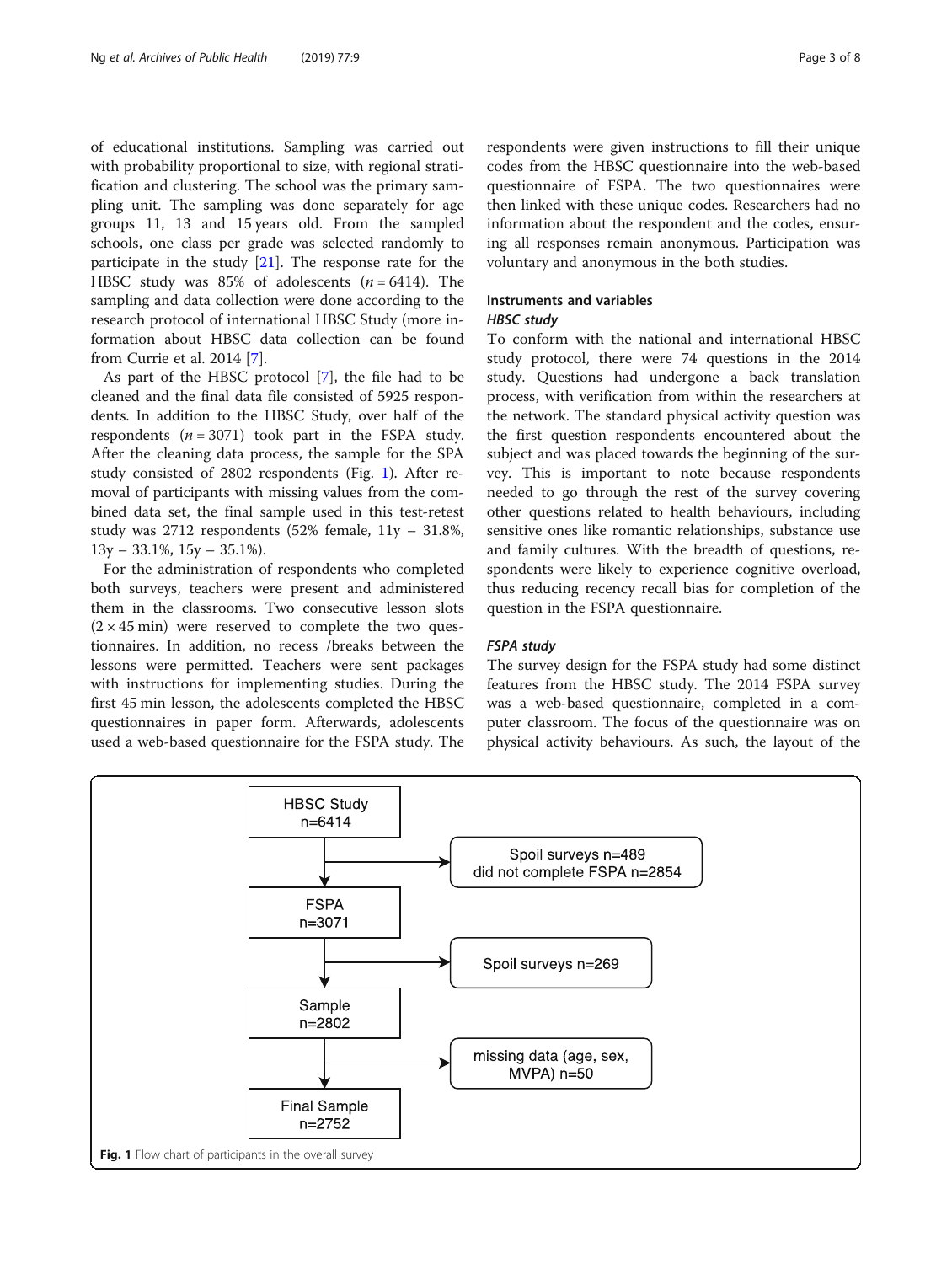page with the question of weekly physical activity included first, an item concerning light intensity PA then, preceding seven days moderate intensity PA, and then, an average seven days moderate intensity PA item.

### Physical activity

The moderate to vigorous physical activity (MVPA) item has been a core question in the WHO Collaborative Health Behaviour in School-aged Children (HBSC) study since 2002 [[22\]](#page-7-0) and was used in both HBSC and FSPA studies in 2014. An introductory text was present in both surveys, "Physical activity is any activity that increases your heart rate and makes you get out of breathe some of the time. Physical activity can be done in sports, school activities, playing with friends, or walking to school. Some examples of physical activity are running, walking briskly, roller-skating, cycling, dancing, skateboarding, swimming, downhill skiing, cross-country skiing, football, basketball and baseball." was placed before the question; "Over the past 7 days, on how many days were you physically active for a total of at least 60 minute per day? Please add up all the time you spent in physical activity each day." The response options were 0 days; 1; 2; 3; 4; 5; 6; 7 days.

Rarely is the full-scale used when reporting overall PA behaviours. Therefore, analyses were based on the various possible categorical approaches. For the purpose of testing the instrument, one classification was based groups of four or two categories. Four categories were defined as: 0–2 (inactive), 3–4 (slightly active), 5–6 (those who almost fulfil the recommendations), and 7 days (those who fulfil the PA recommendations). Another categorical approach was more crude: 0–6 (those who do not fulfil the recommendations) and 7 days (those who fulfil the recommendations).

#### Type of statistical analyses

Statistical analyses were conducted with age categories and gender stratified. Response shifts from one survey to the next were calculated from the reported number of days from the HBSC to the number of days reported in the FSPA study. Negative and positive shifts of the same amount were combined to give an indication of the magnitude away from the exact same result. Descriptive statistics as well as chi-square tests of independence were performed on gender and age categories for these response shifts.

The reliability of the instrument was tested with Cohen's Kappa statistics. Kappa range of 0.00–0.20 is quantified as poor strength of agreement, 0.21–0.40 can be seen as fair agreement, 0.41–0.60 is moderate, 0.61– 0.80 good and 0.81–1.00 very good strength of agreement for categorical variables [\[23](#page-7-0)]. Kappa statistics were used with MVPA item classified into four and two categories. In addition to Kappa statistics, an intra-rater reliability with absolute agreement with ICC was used to evaluate the reliability of the MVPA item as a continuous variable. ICC values between 0.60–0.74 were considered as good and over 0.75 were considered excellent [\[24\]](#page-7-0).

Additional analyses were performed to allow some compensation in the responses between surveys by shifting +/− 1 day. The data were analysed at first, for the full sample and then separately for boys and girls in different age groups. The analyses performed using IBM SPSS Statistics 22.0.

## Results

The proportion of exactly the same responses between the HBSC and FSPA studies were just under half  $(11y - 50.5\%, 13y - 47.6\%, 15y - 46.4\%)$  (Fig. [2](#page-4-0)). Tests of differences between age categories ( $p = 0.263$ ) was not statistically significant, however more girls (47.9%) significantly reported no shift (in exact responses) than boys  $(46.5%)$   $(p = 0.024)$ . The proportion of respondents who responded exactly the same response after allowing for a shift in  $+/-1$  day was greater than zero day shift and similar across the age groups  $(11y - 80\%, 13y - 81\%, 15y - 81\%).$ 

The Kappa values and ICC were stratified by gender and age. These are shown in Table [1](#page-4-0). According to the interpretations of Cohen's Kappa by Altman [\[23](#page-7-0)], there were moderate agreement levels when there were four (0.50) and two (0.60) categories.

Through the use of Cichetti's [\[24](#page-7-0)] interpretation of ICC values there was good reliability among boys and girls in age groups 13y- and 15y-olds with ranges from 0.69 to 0.77. In addition, 11y-old girls (0.67) had good ICC values, but 11y-old boys did not.

After collapsing the responses into four categories, there were no remarkable differences between 11y-, 13y-, and 15y-old age groups (62, 61, 63%, respectively) or between boys (60%) and girls (64%). However, when two categories were analysed, more 15-year-olds chose the same answer in both questionnaires than younger respondents  $(11y - 80\%)$ ,  $13y -$ 83%, 15y – 90%) and more girls (87%) reported the same in both surveys than boys (81%).

### Reporting PA recommendations

In Table [2](#page-5-0), more respondents reported to have met the PA recommendations in the HBSC study (27%) than the FSPA study (19%). The patterns of gender differences in PA and decline of PA as age increased remained the same in both surveys. In addition, there was an increasing proportion of adolescents who reported no days of MVPA as age increased.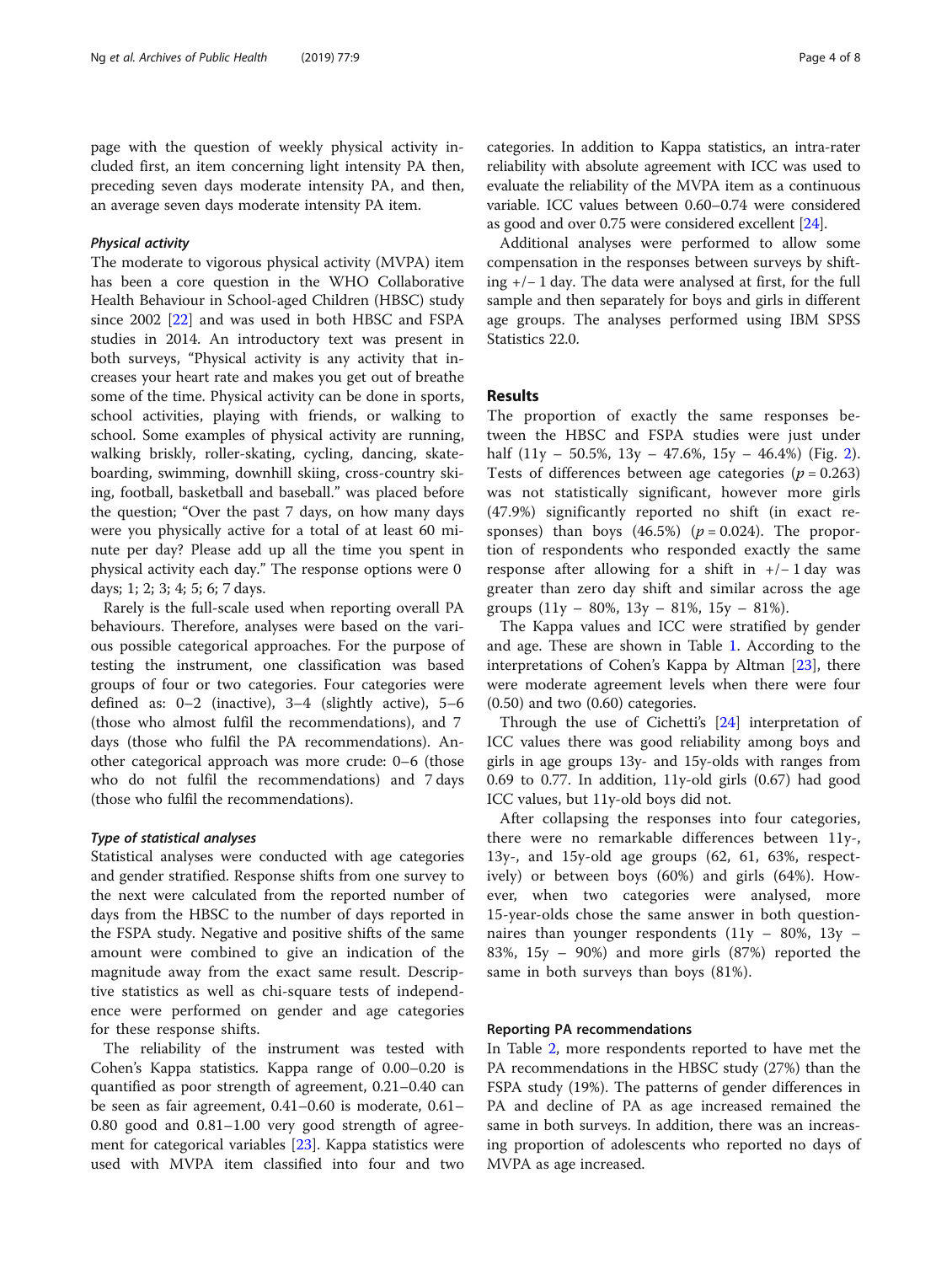<span id="page-4-0"></span>

## **Discussion**

According to the results of this study, almost half of Finnish adolescents recalled exactly the same amount of PA in both surveys. The prevalence in daily MVPA from the HBSC survey was higher than the FSPA survey. From this sample in this study, just over a quarter of adolescents (27%) who completed the HBSC survey, reported to take part in at least 60 min of MVPA every day. This was higher than the one in five (19%) that reported the same amount of PA in the FSPA study. These differences were examined through test-retest statistics, whereby there was moderate agreement when the scale was reduced to four or two categories. Survey designs considerations were used to explain the overall findings.

Despite completion of the test on the same day, less than half of the adolescents were able to recall exactly the same response between the two surveys. Most studies concerning reliability of self-reported PA were

Table 1 Kappa and ICC for MVPA item in HBSC and FSPA questionnaires by gender and age

|              | MVPA 4 categories<br>Kappa | MVPA 2 categories<br>Kappa | <b>MVPA</b> continuous<br>ICC |  |  |
|--------------|----------------------------|----------------------------|-------------------------------|--|--|
| 11-year olds |                            |                            |                               |  |  |
| Boys         | 0.439                      | 0.539                      | 0.565                         |  |  |
| Girls        | 0.505                      | 0.579                      | 0.665                         |  |  |
| 13 year olds |                            |                            |                               |  |  |
| Boys         | 0.465                      | 0.547                      | 0.694                         |  |  |
| Girls        | 0.507                      | 0.621                      | 0.745                         |  |  |
| 15 year olds |                            |                            |                               |  |  |
| Boys         | 0.525                      | 0.615                      | 0.765                         |  |  |
| Girls        | 0.492                      | 0.586                      | 0.743                         |  |  |
| Total        | 0.503                      | 0.599                      | 0.720                         |  |  |

repeated within a few hours to a few weeks  $[6, 25]$  $[6, 25]$  $[6, 25]$  $[6, 25]$  or even up to three months [\[16](#page-7-0)]. Chinapaw and colleagues [\[26](#page-7-0)] recommended that adequate time between test and re-test is more than one day but shorter than two weeks when measuring PA through this measure. Time between the two tests has an influence on reliability [[6,](#page-7-0) [27](#page-7-0)]. Bobakova and colleagues [[18\]](#page-7-0) suggested that if the time between the two questionnaires is short, the respondents might remember their answers. However, with less than half reporting exactly the same response, this would suggest that there were no recency effects from this type of study design. The adolescents were cognitively challenged to respond to over 50 other personal questions in the pen and paper survey after stating the number of days they participated in PA. This cognitive overloading exercise is likely to remove the potential recency effects [[28\]](#page-7-0).

The problem with conducting test-retest reliability studies on behavioural patterns is individual behaviour has variations in itself [\[16](#page-7-0)]. Participation in PA varies daily [[29](#page-7-0)] and may be influence by many factors including seasonal aspects, weather conditions, school and family activities  $[18, 30, 31]$  $[18, 30, 31]$  $[18, 30, 31]$  $[18, 30, 31]$  $[18, 30, 31]$  $[18, 30, 31]$ . As such, this may lead to lower reliability scores [[32\]](#page-7-0). In our study, the time gap between the two questionnaires was almost non-existent, and there were no changes in the behaviour between the data collections. As such, repeating the data collection during the same day, was a good way to test the reliability of PA item. Yet, after overcoming factors that limit two week gap between surveys, we report this instrument to have moderate agreement. Similar interpretations have been reported in earlier research that did have two to four week gaps between survey administration  $[17–19]$  $[17–19]$  $[17–19]$  $[17–19]$ .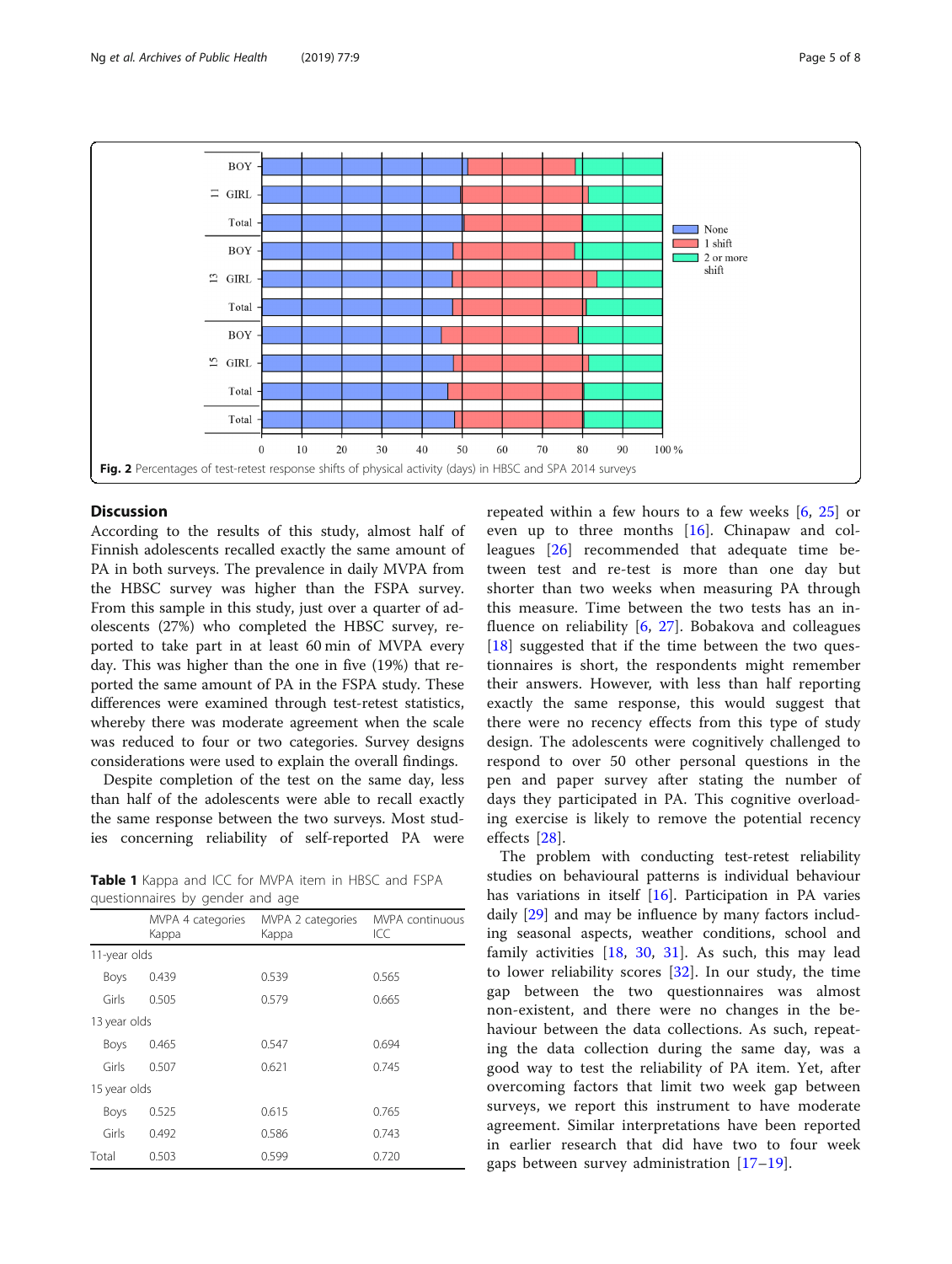|              |       |             | 0 days         |                | $\overline{2}$ | 3  | 4  | 5  | 6  | 7 days | Total (n) |
|--------------|-------|-------------|----------------|----------------|----------------|----|----|----|----|--------|-----------|
| 11-year-olds | Boys  | <b>HBSC</b> |                | 2              | 3              | 9  | 9  | 12 | 14 | 50     | 441       |
|              |       | <b>FSPA</b> |                | 3              | 6              | 9  | 13 | 15 | 19 | 36     | 441       |
|              | Girls | <b>HBSC</b> |                | 4              | $\overline{2}$ | 10 | 16 | 16 | 21 | 30     | 466       |
|              |       | <b>FSPA</b> |                | 3              | 5              | 17 | 16 | 15 | 18 | 25     | 466       |
| 13-year-olds | Boys  | <b>HBSC</b> | 3              | 3              | 6              | 12 | 13 | 18 | 12 | 32     | 450       |
|              |       | <b>FSPA</b> | 4              | 7              | 8              | 16 | 14 | 18 | 12 | 22     | 450       |
|              | Girls | <b>HBSC</b> |                | 3              | 7              | 14 | 18 | 20 | 14 | 22     | 462       |
|              |       | <b>FSPA</b> | $\overline{2}$ | 4              | 10             | 17 | 21 | 19 | 13 | 16     | 462       |
| 15-year-olds | Boys  | <b>HBSC</b> | 3              | 6              | 10             | 16 | 20 | 17 | 10 | 19     | 438       |
|              |       | <b>FSPA</b> | 5              | 9              | 13             | 18 | 20 | 16 | 9  | 11     | 438       |
|              | Girls | <b>HBSC</b> | 3              | 6              | 13             | 20 | 20 | 16 | 10 | 13     | 495       |
|              |       | <b>FSPA</b> | 4              | 9              | 17             | 19 | 17 | 16 | 9  | 9      | 495       |
| Total        |       | <b>HBSC</b> | $\overline{2}$ | $\overline{4}$ | 7              | 14 | 16 | 17 | 14 | 27     | 2752      |
|              |       | <b>FSPA</b> | 3              | 6              | 10             | 16 | 17 | 16 | 13 | 19     | 2752      |

<span id="page-5-0"></span>Table 2 Proportion (%) of adolescents of 0-7 days of moderate to vigorous physical activity among 11-, 13- and 15-year-old boys and girls according to the HBSC and FSPA data

Problem such as, adolescents' low ability to recall habitual PA behaviours are common [[6,](#page-7-0) [9,](#page-7-0) [14](#page-7-0)]. More specifically, adolescents can experience difficulties to remember their own activities over the last 7 days [\[33](#page-7-0)]. In addition, adolescent's PA often consists of several short bouts [\[34](#page-7-0)], can be unplanned, occasional or planned [\[9\]](#page-7-0), and furthermore, accurate assessment of duration, frequency and intensity of PA can been difficult  $[35]$  $[35]$ . These problems can lead to under-  $[36]$  $[36]$  $[36]$  or over-estimation of PA [\[37](#page-7-0)]. Despite these known pitfalls in self-report of PA, changing the number of categories that are analysed, can influence the proportions that responded the same across consecutive surveys.

We found the best reliability scale was from the two category approach. It should be noted that the two categories were informed by public health measures of adolescents who met or had not met the international PA recommendations [[16](#page-7-0)–[18\]](#page-7-0) (participation in at least 60 min of MVPA every day [\[2](#page-7-0)]). Therefore, the results reflect upon a monitoring framework based on the international PA recommendations and were considered statistically reliable, rather than dividing the categories at the median for statistical purposes. Creating dichotomous categories has its pitfalls including data loss among adolescents who took part in zero to six days of MVPA, but that would not be informing current methods to monitor PA levels based on the international recommendations. In an earlier study on the validity of adolescents' PA levels, the cut points that were proposed by Prochaska and colleagues [[10\]](#page-7-0) was on five days or more versus zero to four days. A likely reason for that was because the recommendations, at that time, were based on being active on most days [[16\]](#page-7-0). These cut offs

may be useful in trend analyses [[38\]](#page-7-0), although the item also has scope to be use for monitoring with current recommendation levels. In our study we used the current recommendations as the cut point for the use of two categories [[2\]](#page-7-0). Moreover, after taken into account the cost of administering monitoring surveys, the amount of accuracy has been regarded suitable by other researchers in the past [\[15](#page-7-0), [39\]](#page-7-0) .

Both HBSC and FSPA surveys contained the same single item seven day PA recall item. However in the FSPA survey, there was an item relating light intensity PA on the same screen as the MVPA item. In FPAS, light PA was described in the questionnaire with some example activities, including 'cycling'. Cycling is an activity that also appears in the description of MVPA. This may have caused confusion for the adolescents responding to the questions as they then tried to calculated how much time they spent doing light PA and MVPA. We suspect, this may have influenced the number of days reported. Due to the importance of monitoring based on the PA recommendations, future surveys should consider the placement of the MVPA item as the first PA item. Moreover, further testing is needed to verify the impact of other PA behavioural intensities in terms of reliability and accuracy of the MVPA measure.

The use of self-reporting in monitoring surveys is fundamentally important when large data sets are combined to provide an overall global surveillance  $[40]$ . The use of accelerometers are argued to be more accurate than self-reported questionnaires, especially with young adolescents [[15](#page-7-0)]. However accelerometer measurements have limitations when there it comes to national monitoring surveys, such as, additional expense of devices for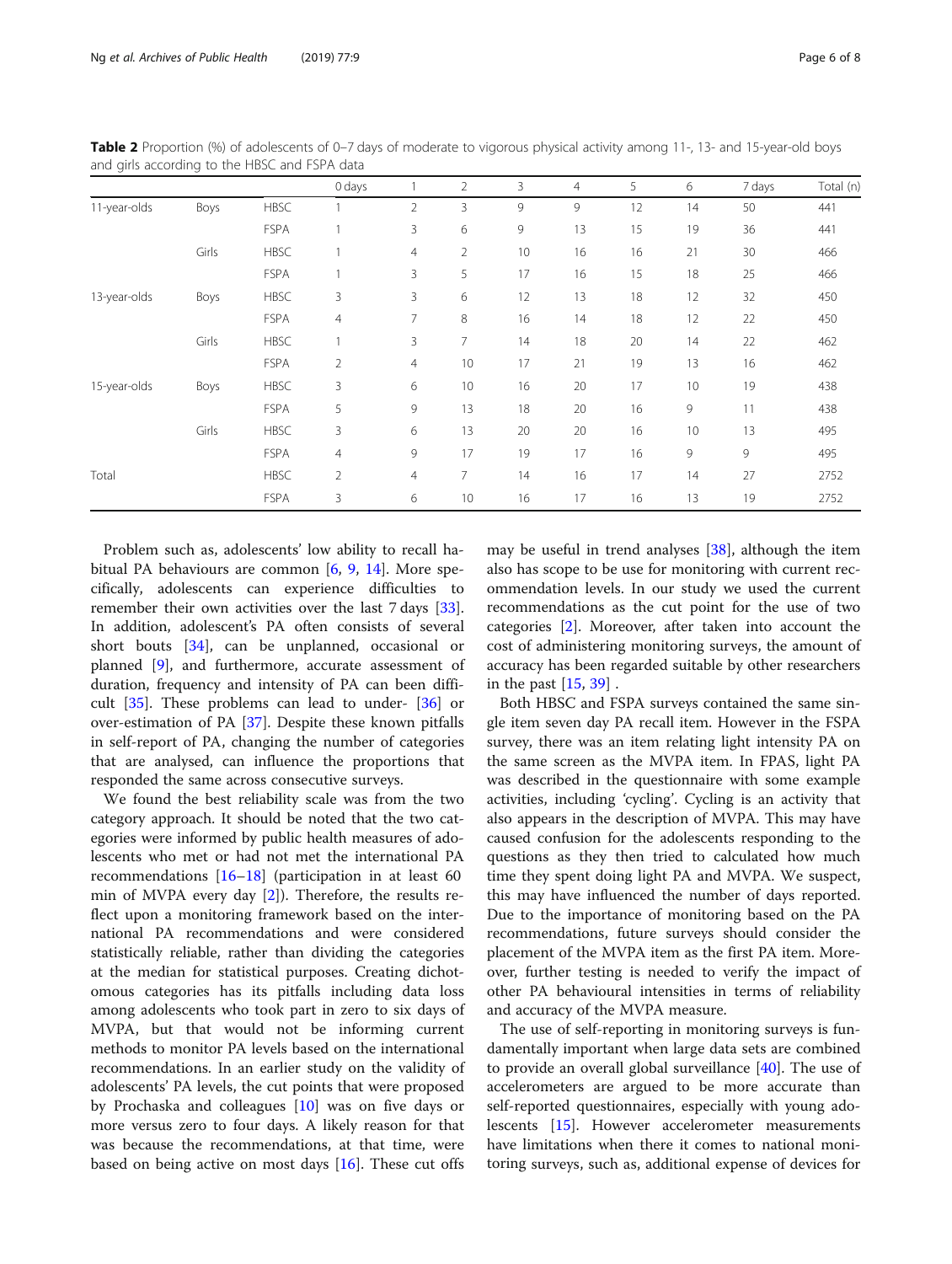large-scale studies [\[36,](#page-7-0) [41\]](#page-7-0), logistics in carrying out week long data collection according to the instructions [\[41](#page-7-0)], and the possibility still of reported under- and overestimation of PA due to accelerometer type, placement and types of analyses. For example, higher levels of PA than the norm have been reported during the observation period [\[42\]](#page-7-0). Underestimation may occur, because accelerometers do not measure some sports like rowing, cycling, have to be removed during water based activities or during contact sports [[30,](#page-7-0) [43](#page-7-0)]. There are benefits with device based measures as well as with self-reported surveys. In terms of health promotion, it is critical to get the user's perception of physical activity levels, and that could be obtained through self-reported data.

The HBSC study is a cross-national study where countries are required to use the same protocols to make international reporting feasible. Financial pressures to print surveys, limited access to computers in classrooms, ethical permissions, response biases, wording and question ordering are some of current issues related to the way HBSC data is collected [[44\]](#page-7-0). Participation in the survey is anonymous, which can make it difficult to combine device based data with the HBSC survey. In our study, we used a unique identifying code for each respondent, in the questionnaire to link between the two surveys. The success of this method has paved way for protocol development discussions to use the database unique identifier as a way to link other important data that may be collected, such as device based measures of physical activity.

Survey designers may need to consider an array of considerations such as question order, layout, and number of items on a page or screen to make detailed comparisons in the way adolescents respond to the MVPA questionnaire. Reducing systematic errors in design are important actions for future test-retest studies. As noted in the methods section, the question order and the response methods had subtle differences, and these differences may need to be considered when reviewing the results from this study.

#### **Limitations**

The results of the study are limited to a few conditions. A proportion of pupils who completed the HBSC study, completed the FSPA, and this may have presented further bias to the results. However, we tested the differences in MVPA in the HBSC study between pupils who did and did not complete the FSPA survey, and the differences were not statistically significant. Despite this test, it does not attribute to the way non-responders of FSPA would perform under the test-retest condition. Pupils who were in special education classes or in special schools were not included in the study, limiting the results to be generalizable to the general school

setting. Pupils aged 12y and 14y were not included and thus a gap in knowledge between the ages is missing.

## Conclusion

This study was the first assessment of conducting a test-retest reliability of PA measures across two consecutively administered national representative surveys in Finland. The overall findings from this study suggest there was moderate agreement or acceptable reliability of the measure for monitoring purposes. There were differences in the prevalence of daily MPVA due to survey design. However, the self-reported preceding seven-days PA item, when used as a marker for reaching or not reaching international PA recommendations for health, was recommended in boys aged 13- and 15-years old, and girls aged between 11- and 15-years old.

#### Abbreviations

FSPA: Finnish School-aged Physical Activity; HBSC: Health Behaviour in School-aged Children; ICC: Intraclass Correlation Coefficient; MVPA: Moderate to vigorous physical activity; PA: Physical Activities; PPS: Probability Proportional to Size

#### Acknowledgements

Not Applicable

#### Funding

The 2014 data collection was funded by the Finland's Ministry of Social Affairs and Health (STM).

#### Availability of data and materials

The Finnish data is owned and managed by the Research Centre for Health Promotion at the University of Jyväskylä. Researchers interested in using the data are advised to contact the and last author (PI of FSPA).

#### Author's contributions

KN contributed to the interpretation of the data and drafted the manuscript. RH analysed the results and drafted the conceptualisation for this paper. JV analysed and interpreted the data from both HBSC and FSPA studies. JT is the PI for HBSC Finland, SK is the PI for FSPA, and both contributed to the design of the study and drafted the manuscript. TT, and LK provided major contributions to the design of the study, provided comments and wrote important aspects of the manuscript. All authors read and approved the final manuscript. Authors have also agreed to be accountable for all aspects in the manuscript.

#### Authors information

Not applicable

#### Ethics approval and consent to participate

The Finnish HBSC study was approved by the Finnish National Board of Education (now known as the Finnish National Agency for Education) and the Trade Union of Education in Finland at the beginning of the survey in 1984. The way the data has been collected since 1984 has not changed. The FSPA study was approved by the University of Jyväskylä Ethical Committee. Surveys that were conducted during school time and were approved by school principals, who organised parental or guardian passive consent. Participation was voluntary and pupils had the right to withdraw from the survey as well as skip certain questions they did not want to answer.

#### Consent for publication

Not applicable

#### Competing interests

The authors declare that they have no competing interests.